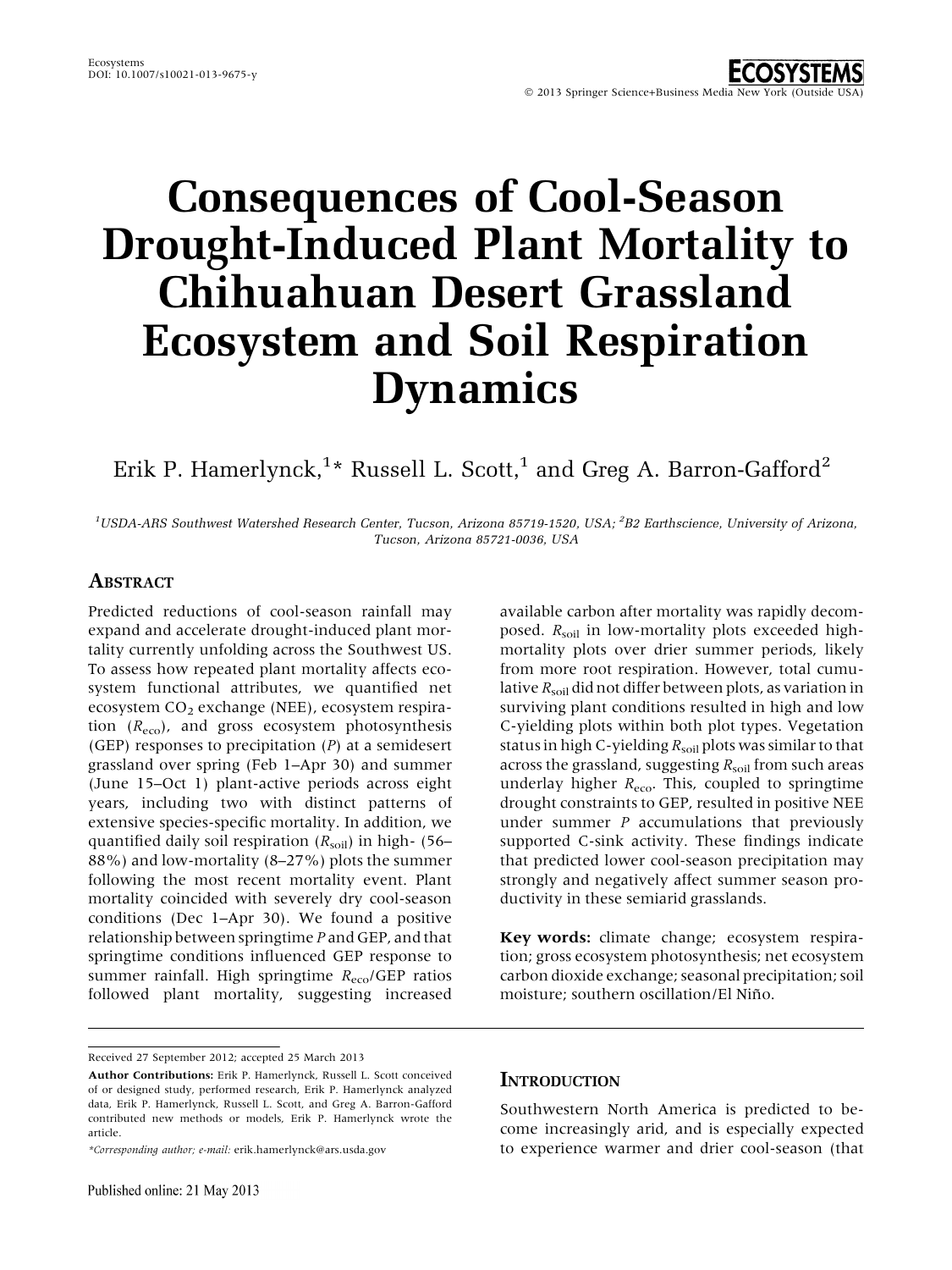is, winter and spring) conditions (Christensen and Hewitson [2007](#page-12-0); Seager and others [2007](#page-13-0); McAfee and Russell [2008\)](#page-13-0). Severe drought across the southwestern US over the last decade has induced region-wide pulses of plant mortality, even in ecosystems with typically low cool-season rainfall (Pennington and Collins [2007](#page-13-0); Breshears and others [2009;](#page-12-0) McAuliffe and Hamerlynck [2010\)](#page-13-0). Warmer cool-season temperatures are expected to be concurrent with fewer severe cold events across the western US (Diffenbach and others [2005](#page-12-0)). Warm minimum temperatures shorten critical plant ''cold-hardening'' periods, and can increase effects of extreme cold and cool-season drought (Lambrecht and others [2007\)](#page-12-0). Given that many southwestern North American plant species are of sub-tropical origin, rising minimum temperatures could exacerbate the effects of infrequent extreme cold during cool-season drought (Smith and others [1997;](#page-13-0) Pockman and Sperry [1997;](#page-13-0) McDowell and others [2008;](#page-13-0) though see Mederios and Pockman [2011\)](#page-13-0).

Cool-season climate dynamics play an important role in determining the structure and function of aridland ecosystems. The low intensity, long duration, and large areal extent of cool-season rains, coupled to cooler temperatures and lower soil evaporation, make these rains important in recharging deep soil water (Scott and others [2000](#page-13-0); Seyfried and others [2005](#page-13-0)). This soil water is a critical resource needed to support plant springtime activity (Hamerlynck and others [2012b](#page-12-0)), and also to survive the 2–3 months of hot, dry late-spring conditions typically preceding summer rains associated with the North American monsoon (Neilson [1987;](#page-13-0) Adams and Comrie [1997;](#page-12-0) McAfee and Russell [2008\)](#page-13-0).

Soil respiration is a critical component of aridland ecosystem carbon balance, and is regulated by decomposition of soil organic matter, photosynthate supply to soil biota, and direct root respiration (Knapp and others [1998](#page-12-0); Flanagan and others [2002;](#page-12-0) Frank and others [2002](#page-12-0); Pendall and others [2003;](#page-13-0) Tang and others [2005](#page-13-0); Baldocchi and others [2006;](#page-12-0) Fernandez and others [2006](#page-12-0); Sponseller [2007](#page-13-0); Fay and others [2008;](#page-12-0) Cable and others [2008](#page-12-0), [2011](#page-12-0); Liu and others [2009](#page-12-0); Barron-Gafford and others [2011;](#page-12-0) Thomey and others [2011](#page-13-0)). Drought induces whole-plant death and partial canopy dieback (McAuliffe and Hamerlynck [2010](#page-13-0)), both of which could affect soil respiration rates. Whole-plant mortality could increase total carbon available for decomposition, which suggested to underlie increased ecosystem respiratory fluxes observed in semiarid savannas following drought (Scott and

others [2009\)](#page-13-0). However, aridland rainfall regimes are highly ''pulsed,'' with pronounced interstorm dry periods (Loik and others [2004](#page-12-0)) and plant roots sustain respiration under drier soil moisture conditions that limit microbial activity (Sponseller [2007;](#page-13-0) Cable and others [2008\)](#page-12-0). Root activity in areas of low-mortality areas might lead to higher respiratory rates and greater cumulative soil  $CO<sub>2</sub>$  efflux compared to high-mortality areas because root respiration would continue under drier soil conditions (Flanagan and others [2002;](#page-12-0) Pendall and others [2003;](#page-13-0) Baldocchi and others [2006;](#page-12-0) Cable and others [2008\)](#page-12-0). Also, plant mortality could open soil volumes for rooting of surviving plants. If so, surviving plant canopy condition (that is, degree of dieback) could affect soil respiratory efflux, which can co-vary with plant canopy development (Flanagan and Johnson [2005;](#page-12-0) Tang and others [2005;](#page-13-0) Baldocchi and others [2006](#page-12-0)). Thus, understanding how these distinct aspects of plant mortality affect soil  $CO<sub>2</sub>$  efflux could improve understanding of aridland carbon dynamics under future conditions.

Here, we present a study of interannual ecosystem gas exchange in a SE Arizona semidesert grassland watershed that recently experienced two severe plant mortality events. The first occurred in 2006 following several years of protracted drought and higher than average seasonal temperatures, after which the invasive South African bunchgrass, Lehmann lovegrass (Eragrostis lehmanniana Nees.) spread and became dominant (Moran and others [2009;](#page-13-0) Scott and others [2010](#page-13-0)). The second occurred in 2011, following cool-season drought combined with a severe freeze event that elicited widespread mortality of the exotic bunchgrass. This second event gave us the opportunity to better generalize basic ecosystem functional relationships of desert grasslands in response to drought-induced mortality. Such repeated observations are highly important, given the frequency and severity of drought, especially cool-season drought, is predicted to increase in the future (Christensen and Hewitson [2007;](#page-12-0) Seager and others [2007;](#page-13-0) McAfee and Russell [2008\)](#page-13-0). Specifically, we expected drought to result in positive net ecosystem carbon dioxide exchange (NEE), indicating this grassland is acting as a carbon source; higher ecosystem respiration  $(R_{\text{eco}})$ compared to gross ecosystem photosynthesis (GEP) has been observed following drought in aridland systems (Scott and others [2009,](#page-13-0) [2010](#page-13-0)). Our previous research at this site (Scott and others [2010\)](#page-13-0) did not specifically quantify the sensitivity of NEE constituents  $R_{\text{eco}}$  and GEP to inter-seasonal variation in precipitation, an important feature in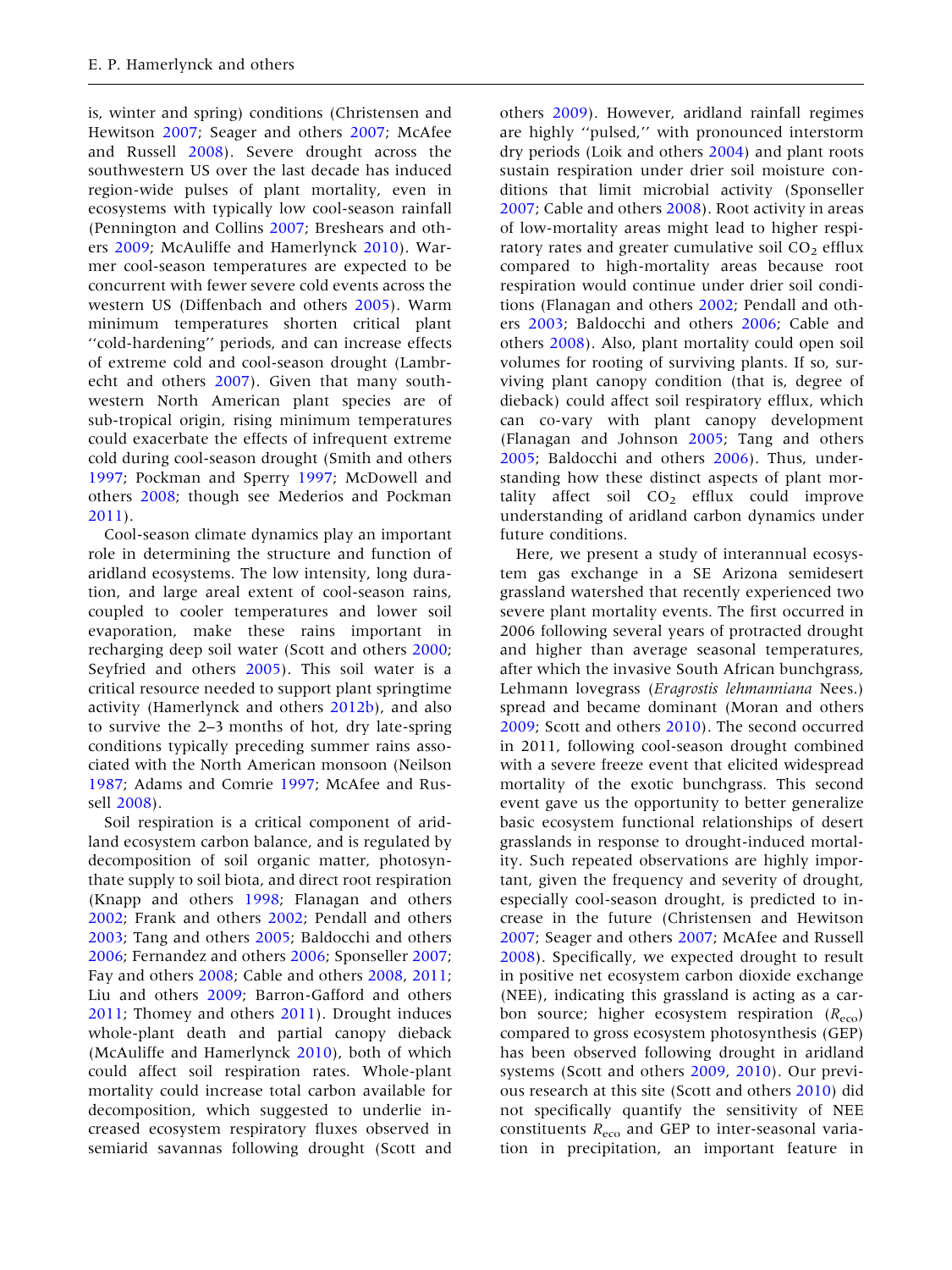aridland ecosystem function and resilience (Scott and others [2012](#page-13-0)). To address this omission, we delineated each observational year into spring and summer periods to determine when the constituent parts of NEE responded most strongly to interseasonal precipitation. In addition, we quantified watershed-level plant mortality and canopy dieback, and monitored daily soil respiration  $(R_{\text{soil}})$ , soil temperature  $(T_{\text{solid}})$ , and volumetric soil water content  $(\theta)$  in high- and low-mortality plots over the summer growing season following the most recent plant mortality event. We expected daily and seasonal cumulative  $R_{\text{soil}}$  in high-mortality plots to be higher, consistent with higher ecosystem respiration. Our results will yield fundamental insight into the effects of climate variation on ecosystem structure and carbon processes in these dynamic, water-limited grasslands.

## MATERIALS AND METHODS

## Study Site and Climate Conditions

This study was conducted at the Kendall Grassland, in Watershed 112 (109°56'28"W, 31°44'10"N, 1526 m asl) on the Walnut Gulch Experimental Watershed (WGEW), and located approximately 11 km east of Tombstone, Arizona, USA. Kendall Grassland is a typical semidesert grassland, with most annual productivity occurring during the summer monsoon, typically from mid-June through September (Cable [1975\)](#page-12-0), though monsoon rains can be delayed to as late as mid-July, and can continue through October (Adams and Comrie [1997\)](#page-12-0). Desert grasslands can also sustain significant springtime productivity, mainly from February to April, if sufficient rain occurs prior to and during this period (Cable [1975;](#page-12-0) Scott and others [2010](#page-13-0)). Historically, Kendall Grassland was dominated by black grama (Bouteloua eripoides), side-oats grama (B. centruipoides), hairly grama (B. hirstuta), tanglehead (Heteropogon contorta), and curly mesquite (Hilaria berlangi). Following protracted drought between 2000 and 2006, these native grasses experienced extensive mortality and were replaced by the invasive South African grass, Lehmann lovegrass, which invaded in 2006 and became dominant in 2007 (Scott and others [2010](#page-13-0)).

Mean annual precipitation at Kendall Grassland is 345 mm (1964–2009), with 63% of this coming in the summer months of June–September with the annual recurrence of the North American monsoon (Adams and Comrie [1997;](#page-12-0) Scott and others  $2010$ ). Mean annual temperature is 17.4°C, with summertime highs of approximately 37°C and

average monthly minimum wintertime temperature of  $3^{\circ}$ C (Scott and others [2010](#page-13-0)). We used halfhourly air temperature data from a fully instrumented weather station established at Kendall Grassland in 1990 (KenMET; Keefer and others [2008\)](#page-12-0) to provide context to the February 2011 freeze event. All observations and associated metadata for this station are available at: [ftp://](ftp://www-ftp.tucson.ars.ag.gov/metDAP/) [www-ftp.tucson.ars.ag.gov/metDAP/.](ftp://www-ftp.tucson.ars.ag.gov/metDAP/)

We used 1956–2011 monthly precipitation data from rain gauge #60, located 0.5 km NNW of the Kendall eddy covariance (EC) site, to calculate the standardized precipitation index (SPI; McKee and others [1993\)](#page-13-0). This gauge was chosen as it included data from drought conditions in the 1950s and 1970s to provide deeper historical context for recent drought conditions. SPI renders a normalized index, with SPI of zero indicating normal rainfall, and positive and negative SPI, respectively, indicating above- and below-normal precipitation over any time period of interest (McKee and others [1993\)](#page-13-0). We calculated SPI for three specific time spans: (i) April 5-month SPI (Dec 1–April 30), hereafter referred to as cool-season, which combines winter (Dec–Feb) and spring (Feb–April) rainfall, (ii) April 3-month SPI (Feb 1–April 30), hereafter referred to as spring, the timeframe within which the grassland may have sustained (ca. 4–10 weeks) GEP (Scott and others [2010\)](#page-13-0), and (iii) September 3-month SPI (July 1–Sept 30), hereafter referred to as summer, which covers the 3 months receiving the bulk of summer precipitation in the Southwest US during the North American monsoon (Sheppard and others [2002\)](#page-13-0). We used NOAA Climatic Data Center standard SPI range designations for normal (SPI 0 to  $\pm$ 0.5), abnormal ( $\pm$ 0.51 to  $\pm$ 0.79), moderate ( $\pm 0.8$  to  $\pm 1.29$ ), severe ( $\pm 1.3$  to  $\pm 1.59$ ), extreme  $(\pm 1.6 \text{ to } \pm 1.99)$ , or exceptional conditions (SPI exceeding  $\pm 2.00$ ; [http://www.ncdc.noaa.gov/](http://www.ncdc.noaa.gov/oa/climate/research/prelim/drought/spi.html) [oa/climate/research/prelim/drought/spi.html](http://www.ncdc.noaa.gov/oa/climate/research/prelim/drought/spi.html)).

## Ecosystem Gas Exchange

We have measured hydrometerological variables and carbon dioxide and water vapor fluxes using the EC technique continuously since May 2004 at this site. Details of EC instrumentation and flux data are presented in Scott and others ([2010\)](#page-13-0). We have recently discovered a specific instrumental bias in the sensitivity of the particular open-path infrared gas analyzer (IRGA) using side-by-side tests with other open-path and closed-path IRGAs. To correct this bias, we multiplied 30-min vertical wind and  $CO<sub>2</sub>$  density covariances with a 0.94 correction factor (Scott and others, unpublished).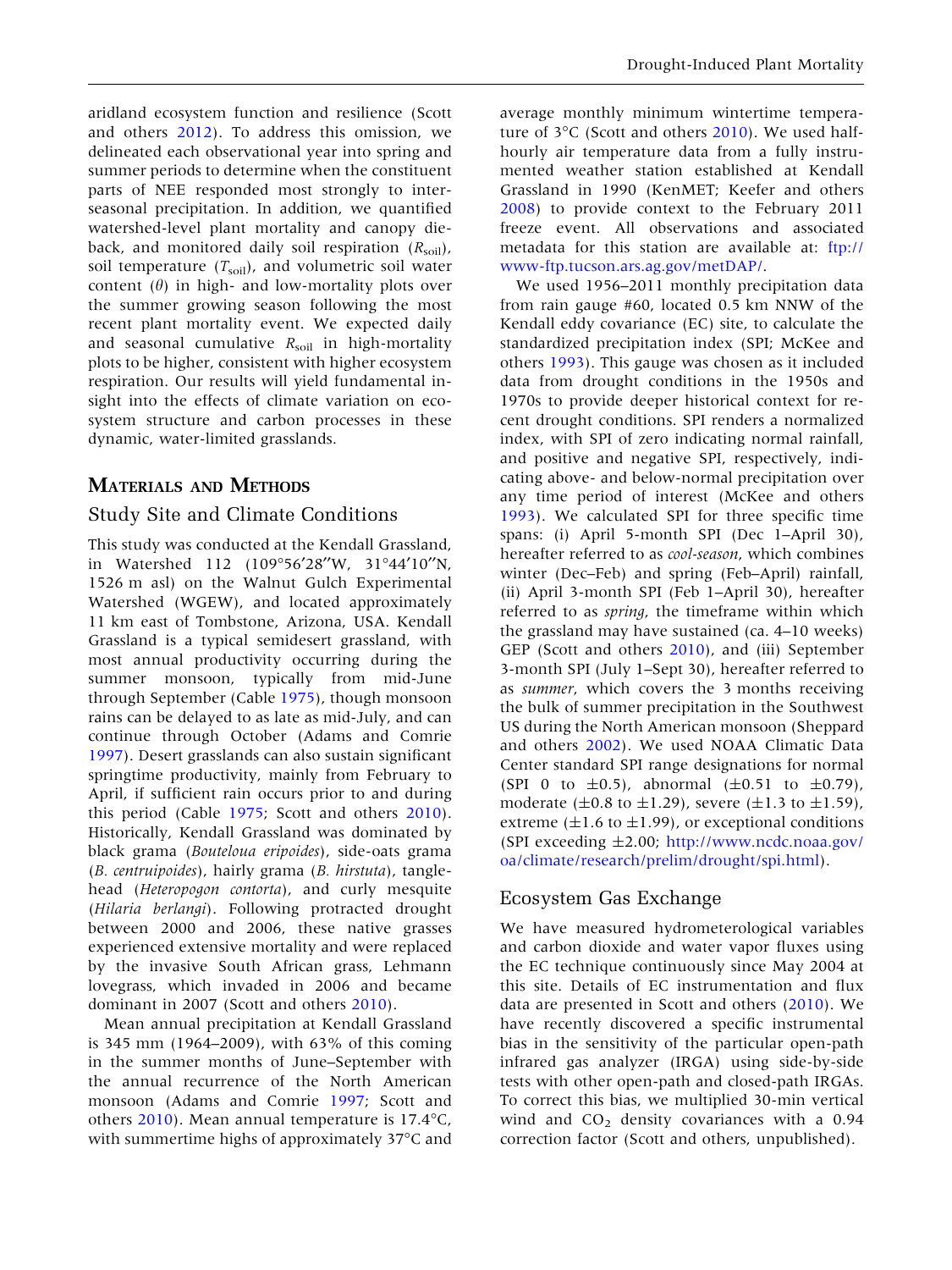We partitioned NEE ( $\pm$ mol m<sup>-2</sup> s<sup>-1</sup>) into ecosystem photosynthesis (gross ecosystem production: GEP) and ecosystem respiration  $(R_{\text{eco}})$ . We determined 30-min average  $R_{\text{eco}}$  by fitting an exponential function of air temperature to nighttime NEE data over a moving approximately 5-day window (Reichstein and others [2005](#page-13-0)). Window size was varied to ensure that data from pre-storm (dry) periods were not grouped together with data following storms. This model was then used to fill missing nighttime NEE data and model daytime respiration. Missing daytime NEE values (ca. 22% of daytime 30-min period) were filled using a second-order polynomial of incoming PAR fit to morning or afternoon NEE data on a 5-day moving window basis, which better fits NEE to PAR than commonly used higher order light response models (Lasslop and others [2010\)](#page-12-0). GEP was calculated as GEP =  $R_{\text{eco}}$  – NEE. We used the standard sign convention for NEE with NEE greater than 0 indicating a net loss of  $CO<sub>2</sub>$  to the atmosphere (source) and NEE less than 0 indicating  $CO<sub>2</sub>$  uptake by the ecosystem (sink).  $R_{\text{eco}}$  and GEP are always positive. For this study, we calculated cumulative P, NEE, GEP, and  $R_{\text{eco}}$ , and the ratio of cumulative  $R_{\text{eco}}$  and GEP  $(R_{\text{eco}}/GEP)$  over spring (Feb 1–April 30) and summer (June 15–Oct 1) periods for each year from 2004 to 2011. As the EC array was deployed May 2004, we could not calculate cumulative NEE, GEP, or  $R_{\text{eco}}$  over the 2004 spring period. These periods were chosen to envelope the two distinct seasonal periods where the vegetation could be active given sufficient precipitation, and are based on overall seasonal patterns of sustained GEP at the Kendall grassland site (Scott and others [2010\)](#page-13-0), and correspond closely to our spring and summer SPI periods.

Uncertainty in seasonal NEE data was computed as the sum of measurement error (Richardson and Hollinger [2007\)](#page-13-0) and gap-filling error, which is dependent on the number of missing observations (Dragoni and others [2007\)](#page-12-0). The average measurement error for year-by-year cumulative NEE for spring (Feb 1–April 30) and summer (15 June–Oct 1) was 2.0 and 2.4 g C  $\rm m^{-2}$  season<sup>-1</sup>, respectively. The gap-filling error for these periods averaged 1.3 and 1.6  $g \text{ C m}^{-2}$  season<sup>-1</sup>, respectively. Systematic errors are expected to be larger but are largely unknown. We recently conducted a year-long comparison of this EC setup with a parallel closed-path EC system, and found good agreement with spring  $(8.2 \text{ g C m}^{-2} \text{ season}^{-1}$ —open vs 1.7 g C  $\text{m}^{-2}$  season<sup>-1</sup>—closed) and summer NEE  $(-200.7 \text{ and } -188.2 \text{ g C m}^{-2} \text{ season}^{-1} \text{ for open}$ and closed-path systems, respectively).

## Soil Respiration

On June 24, 2011, prior to plant mortality surveys (below), we deployed a multi-chamber soil respiration monitoring system (LI-8100, LiCOR Instruments, Lincoln, NE), consisting of eight chambers in a 10  $\times$  12 m<sup>2</sup> area within a 900 m<sup>2</sup> grazing enclosure on a north-facing  $(359° \text{ mag. N})$  slope. Four chambers were placed in areas dominated by Lehmann lovegrass, and four by native bunchgrasses, with the original intent to quantify  $R_{\text{solid}}$  under exotic and native grass dominance. At the time of installation, all plants were dormant, with no apparent differences in plant condition. All plots were surrounded by different individual plants, and no plants co-occurred between plots. After we noted plant mortality, lovegrass plots were designated as ''high mortality'' and the native grass plots as ''low mortality.'' There were not enough lovegrass plants in low-mortality plots, or sufficient native grasses in high-mortality plots (Table [1\)](#page-4-0), to statistically partition species and mortality-level effects to  $R_{\text{soil}}$ .

Soil collars were inserted 8–9 cm into the soil surface, leaving 2–3 cm of the collar exposed; this exposed height was used to calculate chamber volume needed to estimate  $R_{\text{soil}}$ . Soil CO<sub>2</sub> efflux was measured every 3 h by enclosing the chamber and measuring  $[CO<sub>2</sub>]$  every second over a 2-min measuring interval following a 45-s pre-measurement purge. Soil respiratory  $CO<sub>2</sub>$  efflux (µmol  $m^{-2}$  s<sup>-1</sup>) was calculated from an exponential or linear regression of  $[CO<sub>2</sub>]$  on time after selecting the regression technique with the lowest number of iterations and highest coefficient of determination  $(R^2)$ ; File Viewer v3.0, LiCOR Instruments). Concurrent with  $[CO<sub>2</sub>]$  sampling, chamber air temperature  $(T_{\text{cham}})$  was measured with a thermistor attached to the chamber housing. Soil temperature  $(T_{\text{soil}})$  was measured with a LiCOR temperature probe and volumetric soil moisture  $(\theta)$ ,  $\text{cm}^3$  cm<sup>-3</sup>) with a Decagon ECH<sub>2</sub>O 5-cm probe inserted horizontally at 15 cm depth into a trench face dug adjacent to the monitored soil plot and subsequently reburied.  $T_{\text{cham}}$ ,  $T_{\text{soil}}$ , and  $\theta$  were averaged over each 2-min efflux measurement. High- and low-mortality plots were paired for concurrent sampling to insure diel temperature effects that were spread evenly across plot types. Daily molar soil efflux (mol  $CO_2 \text{ m}^{-2} \text{ d}^{-1}$ ) was estimated by determining the area under each diel efflux curve (Area-transform function, SigmaPlot v10.0). Molar  $R_{\text{solid}}$  was used to calculate daily soilrespired carbon ( $R_{\text{soil}}$  in g C m<sup>-2</sup> d<sup>-1</sup>) and cumulative seasonal  $R_{\text{soil}}$ , calculated by summing g C  $\text{m}^{-2}$  d<sup>-1</sup> from June 30 to Oct 30, 2011, for each plot.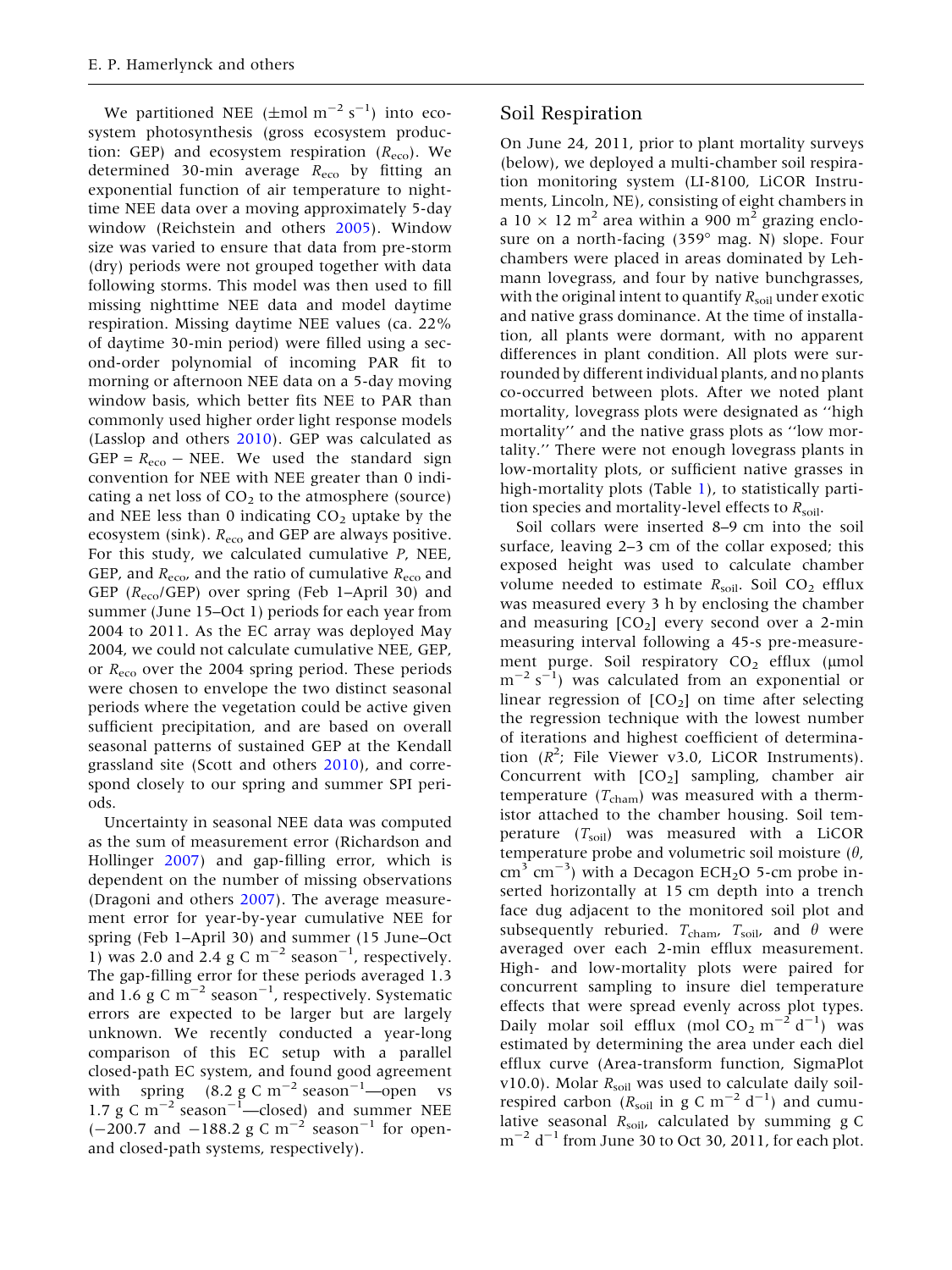|                                    | Watershed   |              | $R_{\rm soil}$ High mortality |           | $R_{\rm soil}$ Low-mortality |               |
|------------------------------------|-------------|--------------|-------------------------------|-----------|------------------------------|---------------|
|                                    | Exotic      | Native       | Exotic                        | Native    | Exotic                       | <b>Native</b> |
| Dead $(0\%$ live)                  | 77.6 (4.54) | 40.8 (14.28) | 78.2 (8.27)                   | 0.0       | $50.0*$                      | 12.9(4.07)    |
| Class $1$ ( $\lt$ 25% live)        | 15.2(2.79)  | 13.6(2.84)   | 20.7(8.61)                    | 0.0       | $50.0*$                      | 3.4(2.30)     |
| Class 2 $(25-50\% \text{ live})$   | 3.1(1.36)   | 10.4(1.84)   | 1.1(1.26)                     | $33.3*$   | 0.0                          | 14.8 (3.08)   |
| Class 3 (50–75% live)              | 2.6(0.53)   | 13.6 (4.72)  | 0.0                           | 0.0       | 0.0                          | 19.2(4.53)    |
| Class 4 ( $>75\%$ live)            | 1.5(0.97)   | 21.6 (12.07) | 0.0                           | $66.7*$   | 0.0                          | 49.7 (11.75)  |
| Density dead $(\# \text{ m}^{-2})$ | 2.6(0.39)   | 1.4(0.82)    | 5.8(0.59)                     | 0.0(0.00) | 0.1(0.09)                    | 0.6(0.15)     |
| Density live $(\# \text{ m}^{-2})$ | 0.9(0.29)   | 1.6(0.63)    | 1.6(0.63)                     | 0.6(0.29) | 0.1(0.09)                    | 4.4(0.70)     |
| % Total grasses dead               | 43.1 (7.97) | 18.3(8.13)   | 72.0(6.00)                    | 0.0(0.00) | 1.7(1.92)                    | 12.2(3.14)    |
| % Total grasses live               | 14.7 (4.90) | 23.9(6.26)   | 20.5(7.90)                    | 7.5(3.38) | 1.7(1.92)                    | 84.4 (6.90)   |

<span id="page-4-0"></span>Table 1. Percent Plant Mortality and Canopy Condition Classes for Exotic Lehmann Lovegrass and Native Grasses, and the Density and Proportion of All Dead and Live Grasses across the Kendall Grassland Watershed, and Within High- and Low-Mortality Soil Respiration Plots

Watershed values are the mean of five 50-m<sup>2</sup> transects, and soil respiration plot values are the mean of four plot characterizations; SE of the mean in parentheses. R<sub>soil</sub> plot values with an asterisk are for individuals pooled across all plots due to low frequency (native\*  $n = 9$  and exotic\*  $n = 2$  plants total).

## Mortality and Canopy Dieback

Widespread perennial grass mortality was noticed about 2 weeks after the first significant rains of the summer monsoon, which started July 7, 2011. Plant mortality surveys were performed in August during peak biomass and canopy development (Cable [1975](#page-12-0)) to insure accurate determination of whole-plant death (McAuliffe and Hamerlynck [2010\)](#page-13-0). On August 10, we quantified watershedlevel plant mortality and surviving plant condition in 5-, 50- $m<sup>2</sup>$  transects, each a 1-m swath on the N-side of a 50-m-long transect line. Within each transect, we identified all plants to species, and classified individuals into canopy dieback categories, with 0 representing all dead, with no green tissue, 1 equal to less than 25%, 2 equal to 25–50%, 3 equal to 50–75%, and 4 equal to greater than 75% live canopy (McAuliffe and Hamerlynck [2010\)](#page-13-0). On August 22, 2011, we classified all plants within a 1-m swath around the soil collar of each  $R_{\text{soil}}$  plot. These provided plant density, % mortality, and plant condition data to generalize  $R_{\text{soil}}$ results across the watershed and EC tower footprint.

## Statistical Analyses

We used linear regression (Statistix v8.0, Analytical Software, Tallahassee, Florida, USA) to determine the strength of the relationship between  $R_{\text{eco}}$  and GEP to cumulative precipitation during the spring (Feb 1–April 30) and summer (June 15–Oct 1) periods. Specific pairwise slope comparisons were made using Tukey's Honestly Significant Differences (HSD) test if  $F$  test criteria for comparing slope differences were met (Zar [1974](#page-13-0)). Standard

errors to calculate HSD were made using the pooled sum of squares, with HSD scores exceeding 4.33 considered significant at  $p \leq 0.05$ . We did a full pairwise comparison of spring and summer GEP/P and  $R_{\text{eco}}/P$  slopes to determine which of these processes were most sensitive to precipitation and when.

We tested for differences in daily soil-respired carbon ( $R_{\text{soil}}$  g C m<sup>-2</sup> d<sup>-1</sup>), volumetric soil moisture ( $\theta$ ),  $T_{\text{soil}}$ , and  $T_{\text{cham}}$  between collars surrounded by high- and low-mortality levels, using split-plot repeated measures analysis of variance (RM-ANOVA; Statistix v8.0) across the 2011 monsoon season. The whole-plot, between treatment factor was mortality (high vs low,  $n = 4$ ), with the mortality-by-replicate collar interaction as the whole-plot  $F$  test error term. We use day of year and the day-by-mortality interaction as the sub-plot factors, with the nested day-bymortality-by-replicate interaction as the sub-plot  $F$  test error term. The day-by-mortality interaction effect was of particular interest, as this would indicate mortality-specific responses over time. All whole- and sub-plot effects were considered significant at  $\alpha = 0.05$ . To determine underlying causes of significant two-way interactions, pairwise post hoc mean tests were made using  $\alpha$ -adjusted general linear contrasts (Scheffe's  $F$ ) between high- and low-mortality collars within a given day.  $\theta$  data were arcsine transformed to meet ANO-VA data distribution assumptions (Zar [1974\)](#page-13-0). Oneway ANOVA (Statistix v8.0) was used to compare average total  $R_{\text{soil}}$  carbon yields (daily g C m<sup>-2</sup> summed across June 30–October 30) of high- and low-mortality collars, using the mortality-by-replicate interaction as the F test error term.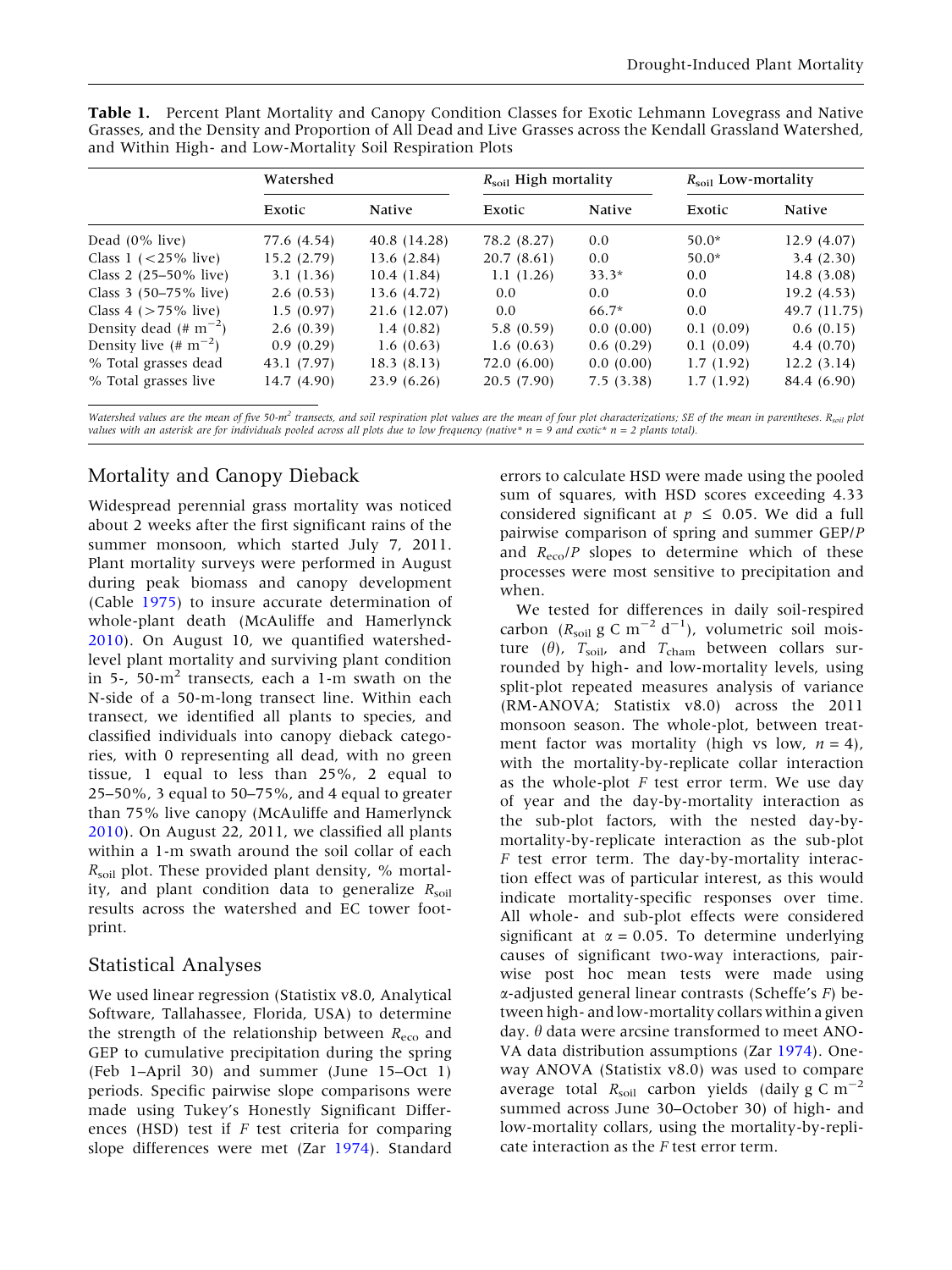<span id="page-5-0"></span>We used  $\chi^2$  analysis to test for differences in proportions of mortality class scores (0–4) between native bunchgrasses and Lehmann lovegrass across the watershed and between soil respiration plots. To see if vegetation conditions pooled across the  $R_{\text{soil}}$  plots differed from those across the watershed, one-way ANOVA (Statistix v8.0) was used to test for differences in plant density, average living plant canopy condition, and percent contributions of live and dead native and exotic grasses to total grass density. Plant mortality and percent density contributions were arcsine transformed and canopy class data were log transformed to meet ANOVA data distribution assumptions, post hoc mean testing using least significant difference, with an adjusted  $\alpha$  of 0.05.

### **RESULTS**

SPI analysis showed two years with documented plant mortality, 2006 had extreme (11.4 mm;  $SPI = -1.79$ ) and 2011 had severe (15.6 mm;  $SPI = -1.53$ ) cool-season rainfall deficits (Figure 1A). Three other years had cool-season SPI within this range; 1959 (13.2 mm;  $SPI = -1.65$ ), 1967 (14.2 mm; SPI =  $-1.53$ ), and 2000 (10.9 mm;  $-1.79$ ), and two others, 1961 (18.8 mm; SPI =



Figure 1. Standardized precipitation index (SPI) for A cool-season (Dec 1–April 30), B spring (Feb 1–April 30), and C summer plant-active periods (June 1–Sept 30) at the Kendall Grassland site. Solid lines Severely wet  $(SPI > +1.3)$  and dry conditions  $(SPI < 1.3)$ .

 $-1.37$ ) and 1999 (17.0 mm; SPI =  $-1.42$ ), experienced severe cool-season deficits (Figure 1A). Of the seven years with severe to extreme cool-season drought, only three had severe rainfall deficits during the spring February–April plant-active period: 1961 (0 mm; SPI =  $-1.61$ ), 2006 (5.3 mm;  $SPI = -1.30$ , and 2011 (4.8 mm;  $SPI = -1.30$ ) (Figure 1B). Strong interannual swings in summer SPI (July–Sept) were common over the entire data set (Figure 1C). Summer accumulations in 2006 and 2011 were 225 and 243 mm, respectively, giving SPI of +0.52 and +0.77, indicative of abovenormal rainfall (Figure 1C). The dry 2006 cool season was preceded by a severely dry 2005 summer monsoon season  $(SPI = -1.45)$ , whereas summer rains preceding the 2011 cool season were near normal (SPI =  $0.09$ ; Figure 1C).

In 2011, one of the two years where plant mortality occurred, an extreme freeze event occurred. The freeze event spanned Feb 2–4, during which maximum air temperature did not exceed  $-0.9^{\circ}$ C over 2 days, with prolonged (6–9 h) minimum temperatures of  $-10$  to  $-16.3$ °C, the coldest recorded over the 22 year data set. One month prior to the freeze event, nighttime lows ranged between  $-1.1$  and 6.5°C, and daytime highs from 8.5°C to as high as  $21.2^{\circ}$ C. The freeze event occurred after 10.8 mm of the 15.6 mm total cool-season rainfall had fallen, with most of this rain (8.9 mm) falling by Jan 2, 2011.

Spring (Feb 1–April 30) precipitation (P) at the EC site showed accumulations of 6.2 and 5.2 mm for 2006 and 2011, respectively (Figure [2](#page-6-0)A), in close agreement with spring accumulations at the rain gauge used to calculate spring SPI. NEE was strongly dependent on seasonal P; spring NEE was generally close to zero (Figure [2B](#page-6-0)), with similar low levels of  $R_{\text{eco}}$  and GEP, except for years such as 2005, 2007, and 2010 when spring rains were sufficient to stimulate sustained springtime photosynthetic activity (Figure [2D](#page-6-0)), and the grassland acted as a sink (Figure [2B](#page-6-0)). For the two years with observed plant mortality (2006 and 2011), spring NEE was positive, because of very low GEP (Figure [2B](#page-6-0), D). Over most summers (June 15–Oct 1), the grassland acted as a C-sink, but was a net Csource during dry summers (2004, 2005; Figure [2B](#page-6-0)), and in 2011, even though summer rainfall accumulations in 2011 were at levels supporting sink activity in previous years (Figure [2](#page-6-0)B). In 2004 and 2005, highly constrained GEP did not match relatively strong  $R_{\text{eco}}$  responses to limited summer rains, while in 2011, summer rainfall, GEP and  $R_{\text{eco}}$ were all higher, but GEP was again more constrained than  $R_{\text{eco}}$  (Figure [2](#page-6-0)C, D).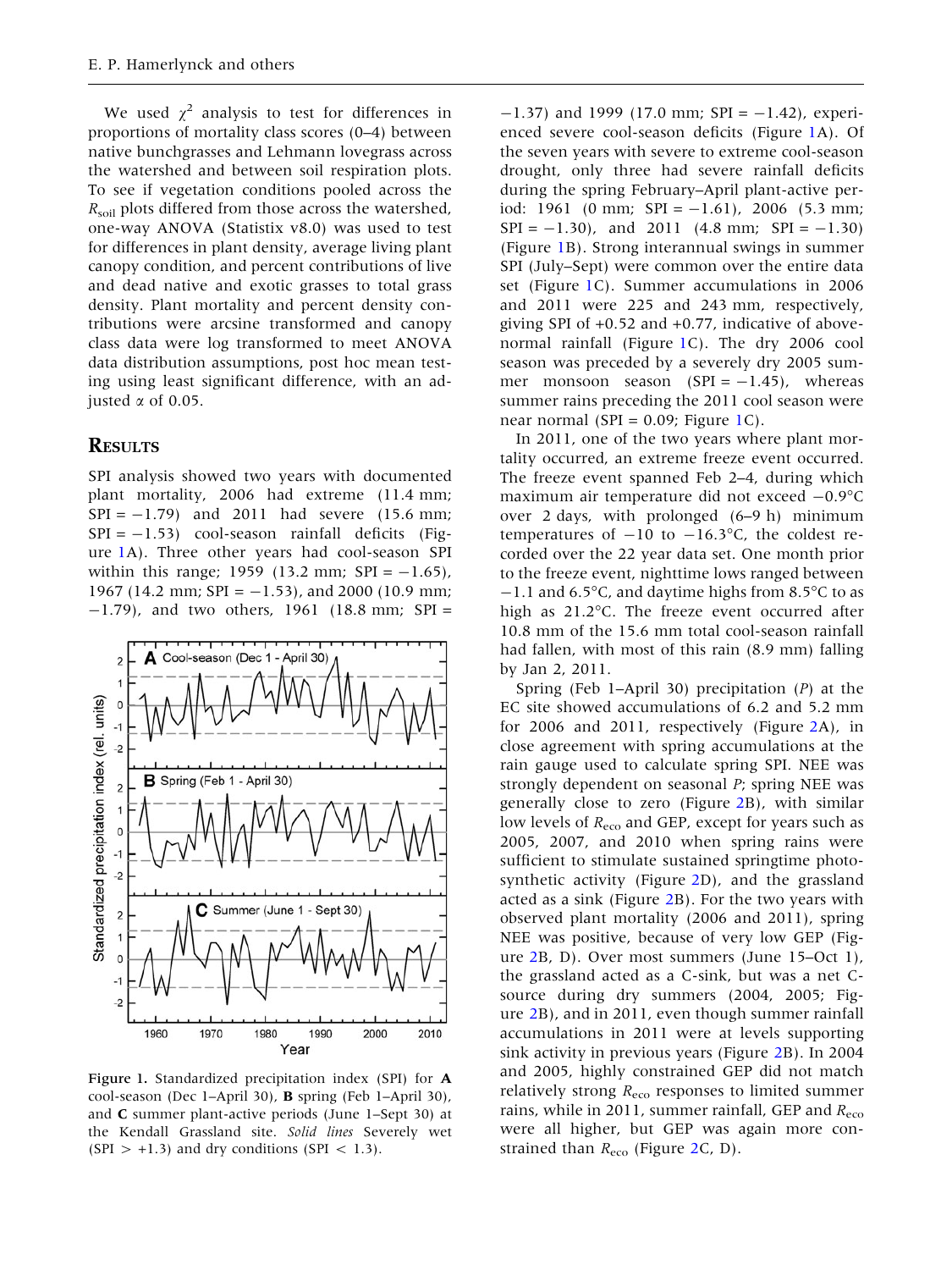<span id="page-6-0"></span>

Figure 2. Total spring (Feb 1–April 30) and summer (June 15–Oct 1) plant-active period A precipitation, B net ecosystem carbon dioxide exchange (NEE), C ecosystem respiration  $(R_{\text{eco}})$ , and **D** gross ecosystem photosynthesis (GEP) from 2004 to 2011 at the Kendall Grassland site.

Linear regression showed that interannual GEP was most sensitive to spring P, but not significantly more so than GEP responses to summer rain (Figure [3A](#page-7-0), B). Ecosystem respiration had similar sensitivity to spring and summer P, with similar  $R_{\text{eco}}/P$ slopes between these two periods (Figure [3](#page-7-0)C, D). Springtime GEP responded more strongly to P than springtime  $R_{\text{eco}}$  (HSD = 5.56;  $p \le 0.05$ ) and summer  $R_{\text{eco}}$  (HSD = 6.16;  $p \le 0.05$ ), whereas the summer GEP/P relationship had a slope similar to spring and summer  $R_{\text{eco}}$ /P relationships (Figure [3C](#page-7-0),  $D$ ).

Springtime  $R_{\text{eco}}$ /GEP ratios were highest in the two years with extensive plant mortality, 2006 (1.83) and especially 2011 (4.57; Figure [4](#page-7-0)). In contrast, springtime ratios in other years were lower and more constrained (0.58–0.83; Figure [4](#page-7-0)). The highest summer  $R_{\text{eco}}/GEP$  ratios occurred under dry conditions in 2004 (1.30) and 2005 (1.98), with ratios for other years similar to the lowest ratios attained in springtime (0.63–0.85; Figure [4](#page-7-0)).

Mortality and living plant canopy dieback in 2011 was significantly higher in Lehmann lovegrass than in native grasses across the watershed  $(\chi^2 = 3787.1; p < 0.01)$  and in the  $R_{\text{soil}}$  plots

 $(\chi^2 = 525.2; p < 0.01;$  $(\chi^2 = 525.2; p < 0.01;$  $(\chi^2 = 525.2; p < 0.01;$  Table 1). High-mortality  $R_{\text{soil}}$  plots had significantly higher grass densities than low-mortality plots ( $F_{1,6} = 29.3; p = 0.002$ ), with the greatest proportion of these being dead Lehmann lovegrass (Table [1](#page-4-0)). For grasses as a whole, lovegrass was dominant in high-mortality respiration plots (92.5%) and native grasses dominated low-mortality plots (96.6%; Table [1](#page-4-0)). Mortality and dieback within the dominant grass types in the respiration plots were similar to those across the watershed, though the native grasses in the low-mortality  $R_{\text{solid}}$  plots had markedly less mortality (12.9%) than natives grasses across the watershed (40.8%; Table [1\)](#page-4-0).

Plant mortality pooled across the  $R_{\text{solid}}$  plots  $(43.2\%$ ,  $+11.6\%)$  was lower than across the watershed  $(61.4\% , \pm 3.1\%)$ , but not significantly so (ANOVA  $F_{1,11} = 0.87; p = 0.37$ ). Total plant densities were the same for watershed transects and pooled soil respiration plots (ca. 6.6 plants  $m^{-2}$ ;  $F_{1,11} = 0.001$ ;  $p = 0.98$ ).  $R_{\text{solid}}$  plots also had similar average canopy condition of live plants  $(2.6, \pm 0.34)$ SE) compared to those across the watershed (2.2,  $\pm 0.19$  SE; log-transformed ANOVA  $F_{1,11} = 0.21$ ;  $p = 0.65$ ). The percent contribution of dead native grasses to total grass density was lower in the  $R_{\text{solid}}$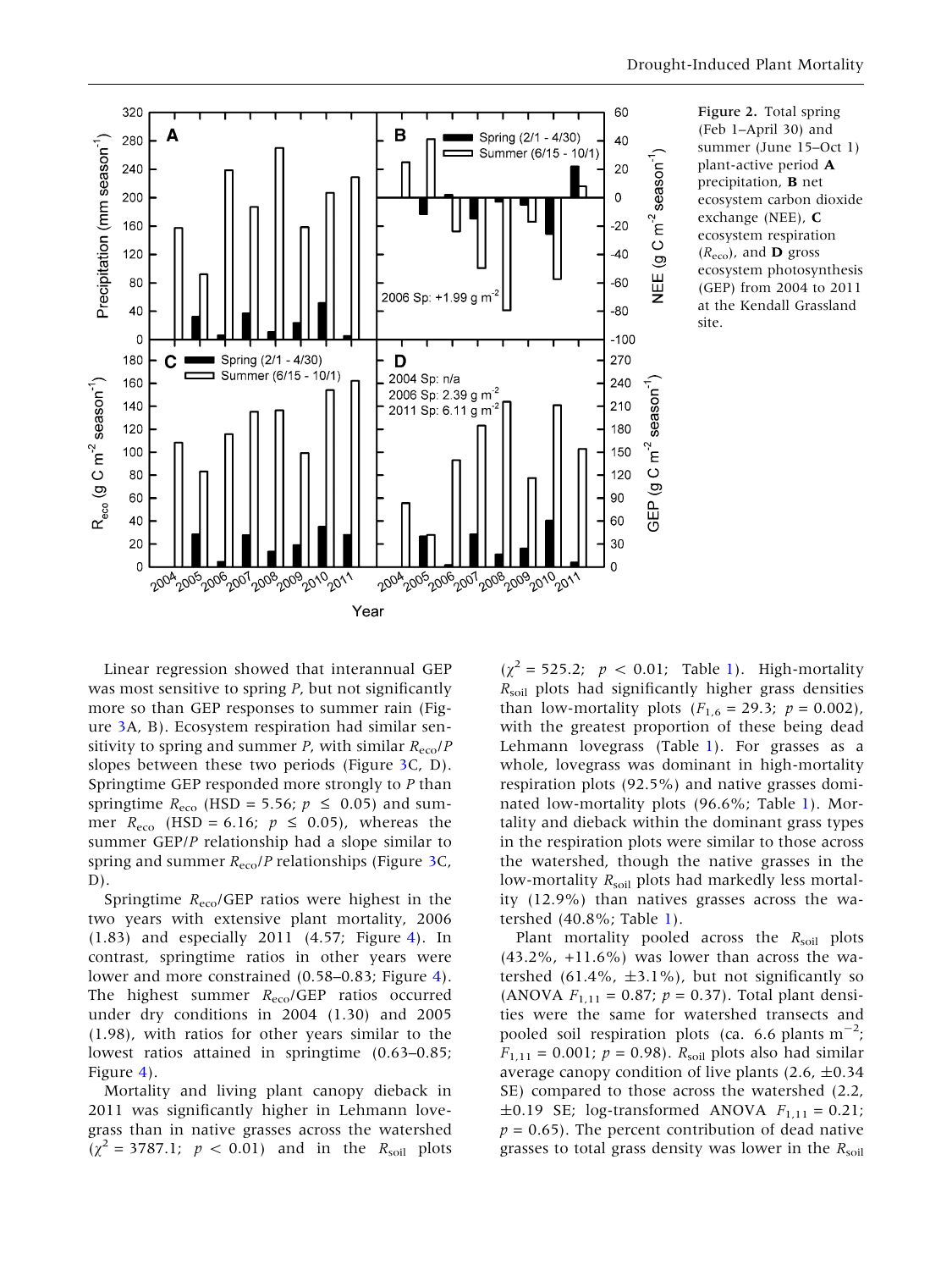<span id="page-7-0"></span>

Figure 3. Interannual spring (Feb 1–April 30) and summer (June 15– Oct 1) precipitation relationships with seasonal total gross ecosystem productivity (GEP;  $A$ ,  $B$ ) and ecosystem respiration  $(R_{\text{eco}}; \mathbf{C}, \mathbf{D})$  at the Kendall Grassland site. Numbers next to symbols indicate year of sampling. Please note different x- and y-axis scales. All regressions are significant at  $p \leq 0.05$ ;  $R^2$  with different superscripts indicating provided slope values differ significantly  $(p \leq 0.05$ ; all pairwise Tukey's HSD).



Figure 4. Ecosystem respiration per gross ecosystem photosynthesis at the Kendall Grassland site over 2005– 2011 spring (Feb 1–April 30) and 2004–2011 summer (June 15–Oct 1) plant-active periods.

plots  $(6.1\% , \pm 4.05 \text{ SE})$  compared to watershed levels  $(18.3\%, \pm 5.13 \text{ SE})$ , as were contributions of dead lovegrass (27.3%,  $\pm 10.84$  SE in  $R_{\text{solid}}$ plots compared to 43.1%,  $\pm$ 13.72 SE across the watershed). Though these differences were not

significant accounting for type I error (ANOVA  $F_{1,11} = 3.45; \quad p = 0.09 \quad \text{for} \quad \text{native} \quad \text{grasses},$  $F_{1,11} = 0.54; p = 0.48$  for exotic grasses), we did not have the statistical power needed to determine if native grass mortality in  $R_{\text{solid}}$  and watershed plots were truly the same (that is type II error). Therefore, we cannot claim with full certainty the  $R_{\text{sol}}$ plots are fully representative of vegetation conditions across the watershed. However, the underrepresentation of dead native grasses in the respiration plots could not have been foreseen because evidence of mortality arose during the experiment, not as part of the experimental design.

Pooled across the 2011 summer monsoon season, daily  $R_{\text{solid}}$  did not significantly differ between highand low-mortality collars, nor did volumetric soil moisture, chamber air temperature, or soil tem-perature at 15 cm (Table [2;](#page-8-0) Figure [5\)](#page-9-0). Only  $R_{\text{solid}}$ had a significant day-by-plot interaction (Table [2](#page-8-0);  $F = 1.64$ ;  $p \le 0.001$ ). After the first summer rains, the peak  $R_{\text{soil}}$  attained following rain was significantly higher in high-mortality than in low-mortality collars (July 9 and 24–25; Figure [5A](#page-9-0)), with  $R_{\text{soil}}$  of high- and low-mortality collars converging to similar levels over interstorm periods (Figure [5](#page-9-0)A,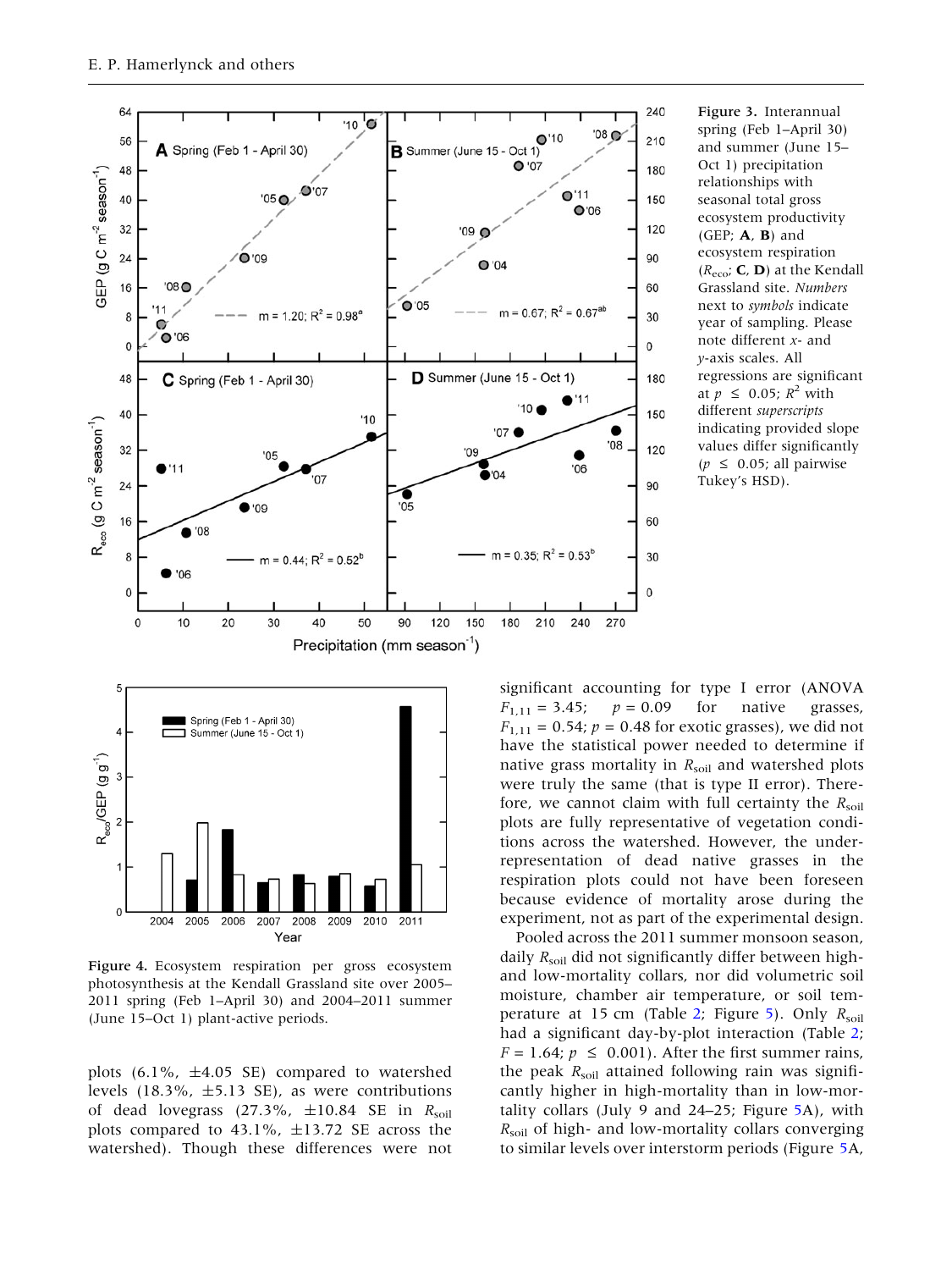<span id="page-8-0"></span>Table 2. Split-Plot Repeated Measures Analysis of Variance (RM-ANOVA) Mean Square Error Results (MSE) Comparing Seasonal Daily Soil Respiration ( $R_{\text{soil}}$ ), Volumetric Soil Water Content at 15 cm ( $\theta$ ), Respiration Chamber Air Temperature ( $T_{\text{cham}}$ ), and Soil Temperature at 15 cm ( $T_{\text{soil}}$ ) for  $R_{\text{soil}}$  Collars Placed in High- and Low-Mortality Desert Grassland Plots

| $Effect_{(df)}$           | $R_{\rm soil}$ |                      | $T_{\text{cham}}$ | $T_{\rm soil}$ |
|---------------------------|----------------|----------------------|-------------------|----------------|
| Mortality $_{(1)}$        | 10.18          | $9.2 \times 10^{-4}$ | 4.08              | 48.65          |
| $Error_{a(6)}$            | 12.98          | 0.071                | 1.43              | 8.98           |
| Day of $year_{(122)}$     | 7.9            | 0.023                | 162.71            | 154.65         |
| $DOY \times Mort_{(122)}$ | 0.24           | $2.4 \times 10^{-4}$ | 0.0459            | 0.17           |
| $Error_{b(732)}$          | 0.14           | 0.96                 | 0.146             | 0.18           |
|                           |                |                      |                   |                |

Significant effects are highlighted in bold ( $p \le 0.05$ ), F test error terms are in italics; degrees of freedom are presented in parentheses.

B). Following this, the highest post-rain  $R_{\text{solid}}$  occurred in low-mortality collars, usually under drying soil conditions 2–3 days after the highest  $\theta_{\text{soil}}$  (Figure [5B](#page-9-0)). Daily  $R_{\text{soil}}$  were similar over a prolonged dry spell from Aug 22 to Sept 7, which was followed by a period of sustained higher  $R_{\text{sol}}$ from low-mortality collars from Sept 17 to 27 following the last summer rains (Figure [5](#page-9-0)A).

Despite these periods of higher daily  $R_{\text{soil}}$  in high-mortality collars (Figure [5](#page-9-0)A), total seasonal soil-respired carbon yields did not differ between high- and low-mortality collars  $(F_{1,6} = 0.78)$ ;  $p = 0.41$ ; Figure [6](#page-9-0)A). However, high-yielding highmortality collars were in plots with surviving plants with less dieback compared to those with lower overall plant mortality but poorer plant condition (Figure [6B](#page-9-0)). In low-mortality plots, the one collar with high C-yields was in a plot with higher plant mortality and poorer plant condition compared to those with lower yielding  $R_{\text{soil}}$  collars (Figure [6](#page-9-0)C).

#### **D**ISCUSSION

## Ecosystem Gas Exchange, Precipitation, and Plant Mortality

NEE, as expected, was positive under dry conditions in the spring or during the summer monsoon (Figure [2\)](#page-6-0), highlighting the importance of precipitation and soil water to the functionality of this desert grassland ecosystem (Scott and others [2010](#page-13-0)). The plant mortality events of 2006 and 2011 were associated with severely dry springtime conditions (Figure [1B](#page-5-0)), and these were associated with extremely low GEP (Figure [2](#page-6-0)D). Grassland GEP is tightly coupled to canopy development and aboveground productivity (Flanagan and others [2002;](#page-12-0) Hu and others [2008](#page-12-0); Bachman and others [2010\)](#page-12-0). Kendall Grassland is a typical Chihuahuan

Desert grassland, receiving the bulk of its annual rainfall and highest productivity during the summer monsoon (Pennington and Collins [2007](#page-13-0); Muldavin and others [2008](#page-13-0); Collins and others [2009;](#page-12-0) Thomey and others [2011](#page-13-0)). Importantly, however, our results suggest that, though summer GEP was markedly higher and did vary strongly with monsoon season  $P$  (Figure [2](#page-6-0)), spring-time conditions may modulate summer season aboveground processes.

Interannual springtime GEP was tightly coupled to  $P$  (Figure [3A](#page-7-0)), and this relationship was anchored by three years: at the high end in 2010, when spring GEP was high following El Niño-Southern Oscillation (ENSO) enhanced cool-season precipitation (SPI 0.81; Figure [1](#page-5-0)A), and for two years at the low end; (i) 2006, when drought induced widespread native grass mortality (Scott and others [2010](#page-13-0)) and (ii) 2011, when GEP was strongly constrained by Lehmann lovegrass mortality and canopy dieback (Figure [3](#page-7-0)A). The reduced coefficient of determination in the monsoon season GEP/ P relationship likely stems from the carry over effects of plant responses to springtime conditions, much as antecedent conditions affect intra-seasonal desert grassland ecosystem gas exchange dynamics (Potts and others [2006\)](#page-13-0). For example, 2007 and 2010 had the highest springtime  $P$  and GEP (Figure [3A](#page-7-0)), and these were followed by proportionally higher GEP the following monsoon (Figure [3](#page-7-0)B). In contrast, low GEP in the dry springs of 2006 and 2011 (Figure [3](#page-7-0)A) were followed by lower summer GEP at greater rainfall accumulations compared to 2007 and 2010 levels (Figure [3](#page-7-0)B). In addition, monsoon conditions can counteract springtime gains or losses. The highest and lowest summer GEP were 2008 and 2005, respectively (Figure [3B](#page-7-0)). High summer precipitation in 2008 offset low springtime GEP (Figure [3](#page-7-0)A, B), whereas low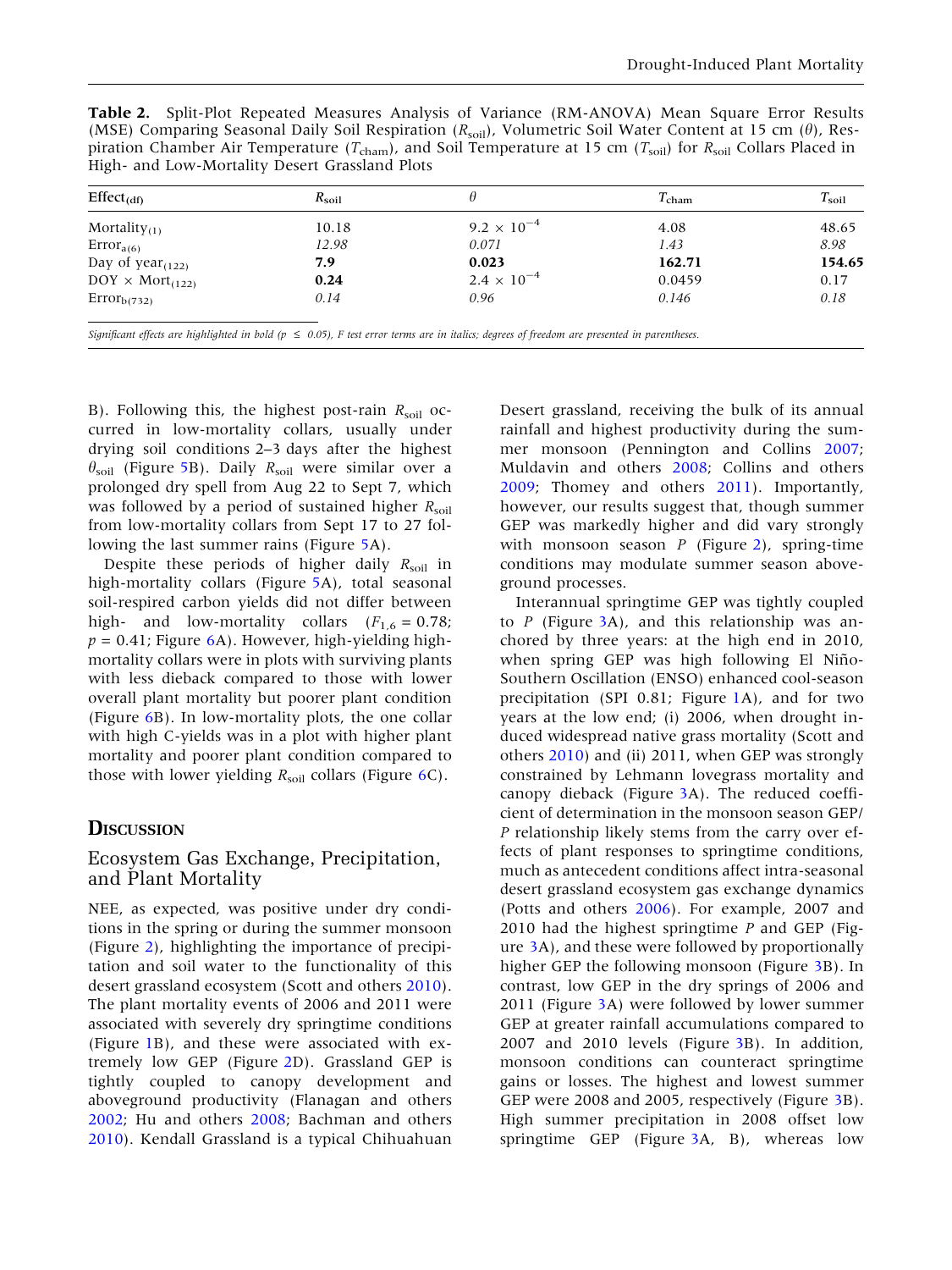<span id="page-9-0"></span>

Figure 5. Monsoon season 2011 A daily soil respiration  $(R_{\text{soil}})$ , **B** volumetric soil moisture  $(\theta)$ , **C** soil temperature at 15 cm, and D soil respiration chamber air temperature in soil respiration collars in desert grassland plots with high (closed symbols) and low plant mortality (open symbols). Each point is the mean of four independent measurements, error bars  $\pm 1$  SE; asterisks significant differences in  $R_{\text{soil}}$  between low- and high-mortality collars within a day (Scheffe's F,  $p \le 0.05$ ), error bars for chamber and soil temperature are smaller than the symbols.

summer rains in 2005 offset moderately high GEP attained the previous spring (Figure [3](#page-7-0)A, B). These findings suggest processes underlying aboveground productivity in this semiarid grassland during the cool season can, in some instances, affect subsequent aboveground productivity during the summer growing season.

The relationship of  $R_{\text{eco}}$  with seasonal P was not as strong as GEP (Figure [3C](#page-7-0), D). Grasslands typically have high allocation to belowground biomass, and grassland  $R_{\text{eco}}$  and  $R_{\text{soil}}$  are strongly determined



Figure 6. A Seasonal soil respiration carbon yields of high- and low-mortality plots across the 2011 summer monsoon season at the Kendall Grassland site. Each point is the mean of four independent measurements, error bars  $\pm 1$  SE.  $R_{\text{solid}}$  carbon yields of individual **B** high-mortality and  $C$  low-mortality plots; numbers in the legend percent plant mortality and average canopy condition class score (Table [1\)](#page-4-0) of all living plants in each plot (grasses, shrubs, and forbs).

by root biomass (Knapp and others [1998;](#page-12-0) Flanagan and others [2002;](#page-12-0) Thomey and others [2011](#page-13-0)). Also, belowground allocation in grasslands tends to be relatively invariant, even across precipitation gradients (Zhou and others [2009\)](#page-13-0). Thus, the lower sensitivity of  $R_{\text{eco}}$  to seasonal precipitation may reflect greater seasonal carryover of living belowground biomass, whereas the higher sensitivity of GEP to P reflects the proportionally greater aboveground senescence typical of grasslands during drought or seasonal dormancy (Heisler-White and others [2008](#page-12-0)). However, the lower slope and smaller coefficient of determination in the interannual springtime  $R_{\text{eco}}/P$  relationship was due to high  $R_{\text{eco}}$ yields per unit precipitation in the spring of 2011, a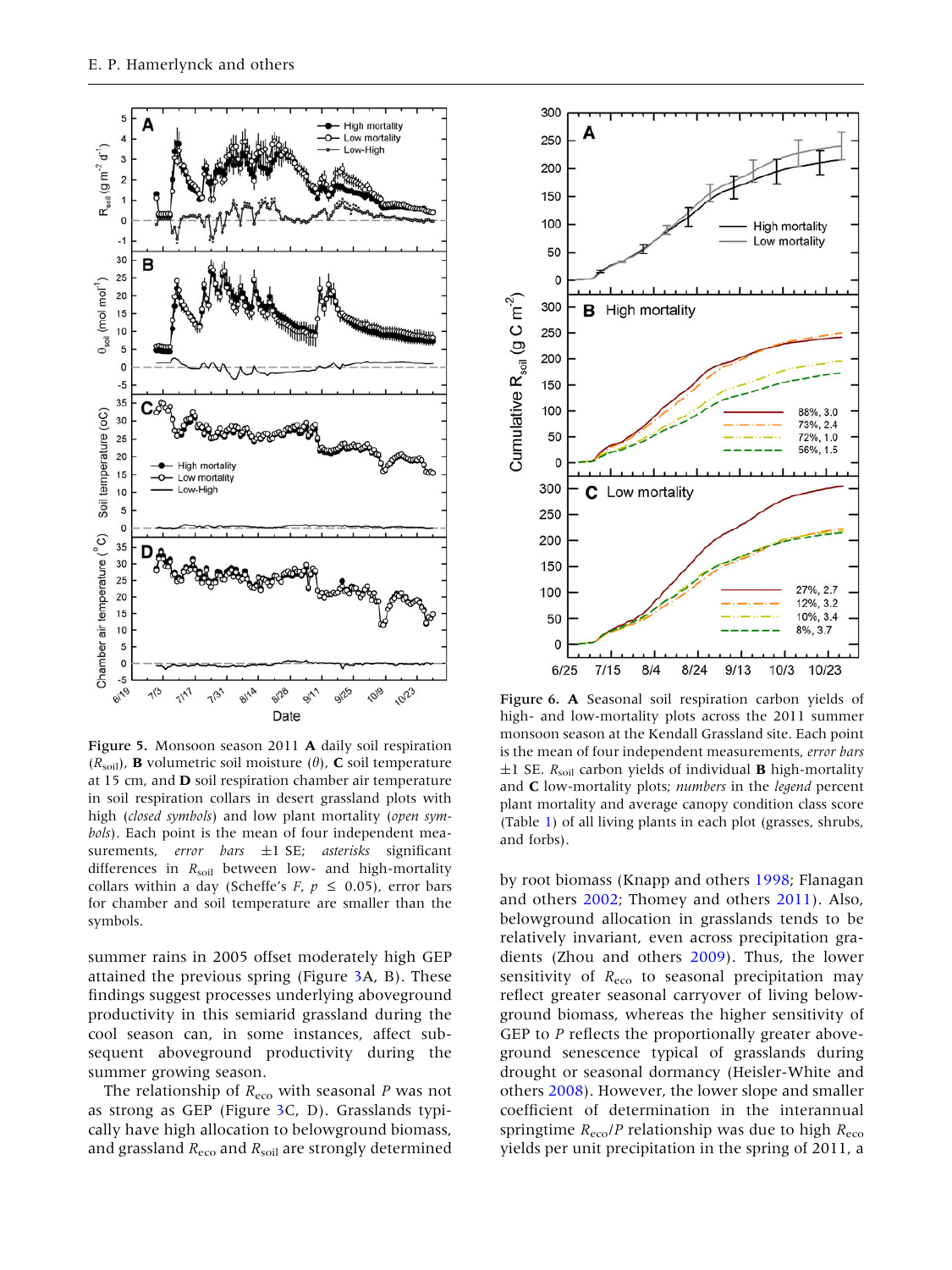year with clearly expressed perennial grass mortality (Figure [3C](#page-7-0)). The increased precipitation sensitivity of  $R_{\text{eco}}$  in spring 2011 could reflect increased carbon availability and rapid microbial use over those few periods of sufficient precipitation and soil moisture (Sponseller [2007](#page-13-0); Cable and others [2008](#page-12-0)) and possibly an increased availability of aboveground plant matter to photodegradation (Austin and Vivanco [2006](#page-12-0)). Direct root respiratory contributions would likely be low, because low springtime GEP in 2011 (Figure [2](#page-6-0)D) indicate very limited aboveground active biomass that would limit concurrent belowground activity (Flanagan and others [2002;](#page-12-0) Xu and others [2004](#page-13-0); Flanagan and Johnson [2005;](#page-12-0) Baldocchi and others [2006](#page-12-0); Fernandez and others [2006](#page-12-0); Tang and others [2005;](#page-13-0) Sponseller [2007](#page-13-0); Cable and others [2008,](#page-12-0) [2011;](#page-12-0) Liu and others [2009](#page-12-0)).

 $R_{\text{eco}}$ /GEP ratios were elevated during the 2004 and 2005 summer seasons (Figure [4\)](#page-7-0), and were associated with low  $P$ , NEE,  $R_{\text{eco}}$ , and GEP (Figure [2\)](#page-6-0). This is likely driven by low summer monsoon season P limiting aboveground growth, which would have a strong effect on GEP (Pennington and Collins; Scott and others [2010](#page-13-0)). More important were high springtime  $R_{\text{eco}}$ /GEP ratios apparent in 2006 and especially 2011 (Figure [4\)](#page-7-0). This disproportionate response of  $R_{\text{eco}}/GEP$  supports the idea that high ecosystem respiration sensitivity to precipitation in 2011 was due to rapid decomposition associated with increased availability of labile carbon to sustain higher soil microbial activity during the limited period of sufficient soil moisture following springtime rains. Therefore, much of the monitoring of  $R_{\text{solid}}$  across the 2011 monsoon season likely follows surviving plant activity following a microbially dominated springtime respiratory pulse. In addition, for the two years with plant mortality, cumulative summer  $R_{\text{eco}}$  in 2011 was 27.5% higher than in 2006 despite only 5 mm difference in precipitation (Figure [3](#page-7-0)D). In 2006, the plant community was in transition, with reduced plant cover dominated by annual forbs and establishing Lehmann lovegrass plants (Scott and others [2010\)](#page-13-0). In 2011, the plant community was in recovery, with similar overall plant cover and composition to previous years and limited proliferation of forbs (Hamerlynck, personal observation). Low plant cover can strongly limit  $R_{\text{eco}}$ response to high moisture in desert grasslands (Hamerlynck and others [2012a](#page-12-0)), and forbs and perennial grasses differ in allocation patterns (Smith and others [1997](#page-13-0)). This suggests differences in cover and community structure likely underlie the differences in total  $R_{\text{eco}}$  between 2006 and 2011.

## Soil Respiration and Plant Mortality

Overall plant mortality did not have as strong an effect on soil respiration as we expected, with daily  $R_{\text{soil}}$  usually similar in collars in high- and lowmortality plots (Figure [5A](#page-9-0)). Following release from very dry pre-monsoon soil moisture levels, the higher  $R_{\text{solid}}$  we expected in high-mortality plot collars occurred only twice, and then only over one or two days (Figure [5A](#page-9-0)). This suggests higher plant mortality only moderately enhanced microbial activity and soil organic material turnover that typically follow long dry spells before plant activity increasingly dominates  $R_{\text{soil}}$  (Sponseller [2007](#page-13-0); Cable and others [2011\)](#page-12-0). However, later in the season when soil drying cycles were more pro-nounced (Figure [5B](#page-9-0)), daily  $R_{\text{soil}}$  in low-mortality plots was frequently higher than in high-mortality plots (Figure [5](#page-9-0)A), but these did not result in different total seasonal soil-respired carbon (Figure [6A](#page-9-0)). Importantly, seasonal soil-respired carbon yields depended more on the condition of surviving plants surrounding the soil respiration collars, rather than overall plant mortality (Figure [6\)](#page-9-0). In high-mortality plots, collars surrounded by surviving plants in relatively good condition had the greatest total soil respiratory C-yields, whereas collars surrounded by surviving plants in poor condition, even with lower whole-plant mortality, had lower yields (Figure [6](#page-9-0)B). In low-mortality plots,  $R_{\text{soil}}$  dynamics were more constrained; the plots with similar low mortality and plant condition having similar cumulative efflux, whereas the collar in the one plot with higher plant mortality and lower canopy condition had markedly higher cumulative efflux (Figure [6](#page-9-0)C).

Plant mortality and average canopy condition across the Kendall grassland watershed was 60.4% and 2.2, very similar to values pooled across all soil respiration plots (43.2% and 2.6), and within the range of values associated with high seasonal  $R_{\text{solid}}$ carbon yields (Figure [6](#page-9-0)B, C). Seastedt and Knapp ([1993\)](#page-13-0) suggested transient maxima in grassland ecological processes reflect shifts in multiple limiting resources, which become smaller in number but stronger in effect as conditions near equilibrium. It may be the low  $R_{\text{solid}}$  yields in plots at opposite extremes in total plant mortality and surviving plant condition, that is, high mortality/ poor condition (Figure [6](#page-9-0)B) and low mortality/good condition (Figure [6C](#page-9-0)), reflect stronger equilibriumcondition limitations to soil biotic activity. In contrast, high  $R_{\text{solid}}$  yields from high mortality/good condition (Figure [6B](#page-9-0)) and low mortality/poor condition plots (Figure [6](#page-9-0)C) may reflect a transient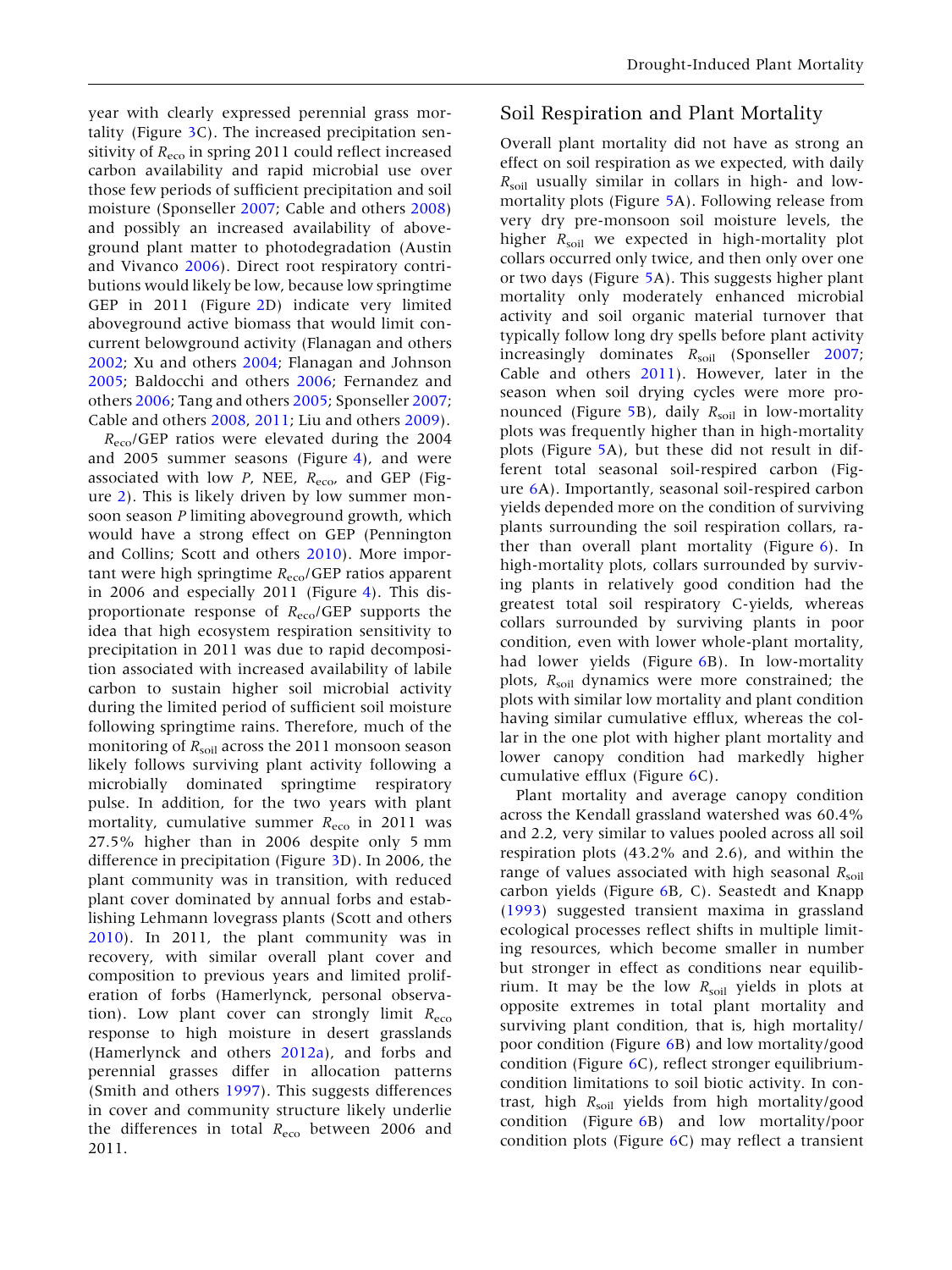release from these equilibrium-condition limitations. Higher seasonal cumulative  $R_{\text{solid}}$  carbon in these high-yielding plots may reflect root growth accompanying recovery and growth of the plant canopy, much as in soil respiration increases with canopy development and photosynthetic activity in forest systems (Xu and others [2004](#page-13-0); Tang and others [2005](#page-13-0); Baldocchi and others [2006\)](#page-12-0), which act in combination with microbial use of soil organic matter not consumed during more water-limited springtime conditions (Sponseller [2007;](#page-13-0) Cable and others [2008,](#page-12-0) [2011](#page-12-0)).

Species-level effects do contribute some uncertainty to these assertions. Native grass mortality in  $R_{\text{soil}}$  plots was lower than observed in the watershed-level plots (Table [1\)](#page-4-0). Our original intent was to test for  $R_{\text{solid}}$  differences in native- and exotic grass-dominated areas. The underrepresentation of dead native grasses could not have been foreseen, as evidence of mortality arose during the experiment, and was not part of our original experimental design. Therefore, we do not know if areas dominated by native grasses in similar condition to our high-mortality, but lovegrass-dominated, plots had similar survivor condition-dependent  $R_{\text{solid}}$ yields (Figure [6](#page-9-0)B). Native grasses across the watershed had similar mortality and canopy condition score (40.9% and 2.6) to the one native-dominated, low-mortality plot with high  $R_{\text{solid}}$  yield (Figure [6C](#page-9-0)), but lack of replication makes extrapolation across the watershed problematic. However, as  $R_{\text{solid}}$  is a dominant contributor to semi-arid and aridland  $R_{\text{eco}}$  flux (Flanagan and others [2002](#page-12-0); Flanagan and Johnson [2005](#page-12-0); Barron-Gafford and others [2011](#page-12-0); Cable and others [2011](#page-12-0)), the higher relative summer  $R_{\text{eco}}$  in 2011 (Figures [2C](#page-6-0), [3](#page-7-0)D) likely reflects higher  $R_{\text{solid}}$  contributions, possibly from areas with vegetation conditions similar to those we found associated with enhanced  $R_{\text{solid}}$ yields (Figure [6B](#page-9-0), C). This coupled with constraining effects of springtime conditions on summertime GEP (Figures [2](#page-6-0)D, [3](#page-7-0)B) likely led to the unusually high, positive NEE of the Kendall grassland over the 2011 summer growing season (Fig- $ure 2B)$  $ure 2B)$  $ure 2B)$ .

Past monsoon season research has demonstrated Lehmann lovegrass dominance increased net carbon uptake in drier conditions (Hamerlynck and others [2010;](#page-12-0) Scott and others [2010\)](#page-13-0). Although Lehmann lovegrass has whole-plant carbon uptake capability similar to native grasses under ''typical'' cool-season conditions, it performs poorly under colder, wetter ENSO-associated conditions (Hamerlynck and others [2012b\)](#page-12-0). Our current study expands these findings, showing that La

Niña-Southern Oscillation (LNSO) associated coolseason drought, coupled with strong freezing events, can induce greater mortality in this invasive grass compared to native species (Table [1](#page-4-0)). Indeed, cool-season conditions in 2011 whereas dry were not as severe as in 2006 (Figure [1A](#page-5-0)). Thus, the 2011 extreme freeze event may have enhanced the effects of these slightly milder drought conditions, leading to the widespread Lehmann lovegrass mortality. However, we do not know if these extremely cold temperatures exceeded the cold-tolerance of this species regardless of soil water status. Disappearance of Lehmann lovegrass was observed in the mid 1970s, a period characterized by protracted drought (Cox and others [1990](#page-12-0)). So, in addition to cool-season drought effects hypothe-sized by Cox and others [\(1990](#page-12-0)), severe freezes may also have contributed to the 1970s disappearance of Lehmann lovegrass. Some climate predictions suggest lower frequencies of severe cold events will accompany disproportionate rises in minimum temperatures compared to maximum temperatures across western North America (Diffenbach and others [2005](#page-12-0); Christensen and Hewitson [2007](#page-12-0)). If so, the reduced frequency of severe cold snaps and warmer future ENSO with enhanced cool-season rainfall may facilitate the continued dominance and spread of this grass into Southwest US grassland systems.

## **CONCLUSION**

The recent Southwestern US drought has been characterized as a ''warm drought,'' with higher than-average temperatures aggravating growing season drought-stress (Breshears and others [2009](#page-12-0)). However, the dieback observed in this study occurred under ''off-season'' conditions of chronic drought and acute freezing under regionally warming conditions, and coincides with 332 consecutive months with above-average global terrestrial temperatures (NOAA [2012\)](#page-13-0). Warming conditions may reduce the frequency and duration of physiological ''cold-hardening'' periods needed by aridland plants to survive subsequent prolonged cold periods, especially under dry cool-season conditions (Lambrecht and others [2007](#page-12-0)). Thus, as cool-season climate becomes increasingly arid and variable (Seager and others [2007\)](#page-13-0), and as climate extremes become more pronounced (Easterling and others [2000a,](#page-12-0) [b;](#page-12-0) Diffenbach and others [2005](#page-12-0)), cool-season conditions are likely to have increasing and potentially more negative influences on productivity attained during the summer rainy season in these water-limited grassland ecosystems.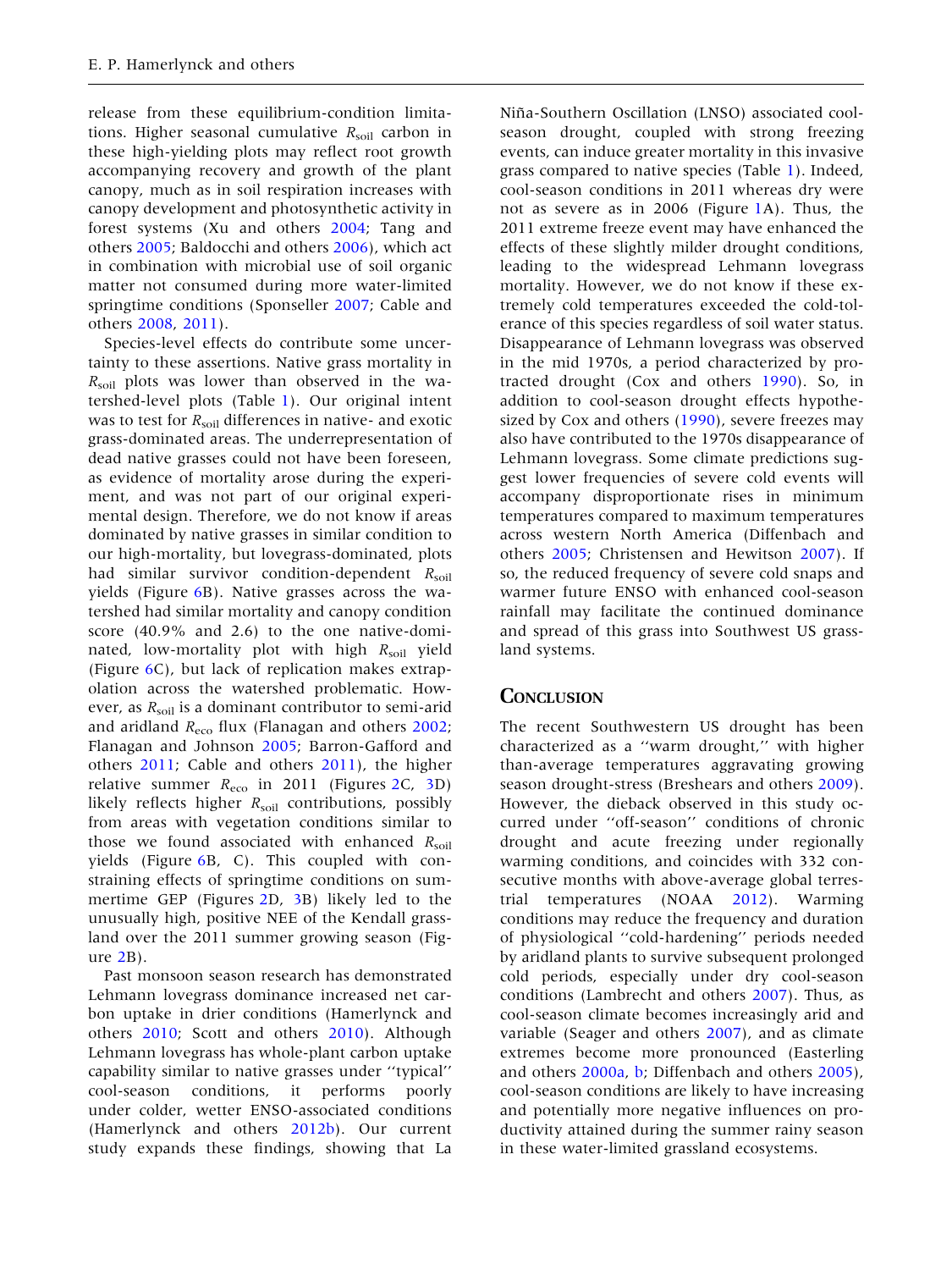#### <span id="page-12-0"></span>REFERENCES

- Adams DK, Comrie AC. 1997. The North American monsoon. Bull Am Meteorol Soc 78:2197–213.
- Austin AT, Vivanco L. 2006. Plant litter decomposition in a semiarid ecosystem controlled by photodegradation. Nature 442:555–8.
- Bachman S, Heisler-White JL, Pendall E, Williams DG, Morgan JA, Newcomb J. 2010. Elevated carbon dioxide alters impacts of precipitation pulses on ecosystem photosynthesis and respiration in a semi-arid grassland. Oecologia 162:791–802.
- Baldocchi D, Tang J, Xu L. 2006. How switches and lags in biophysical regulators affect spatial-temporal variation of soil respiration in an oak-grass savanna. J Geophys Res 111: G02008.
- Barron-Gafford GA, Scott RL, Jenerette GD, Huxman TE. 2011. The relative controls of temperature, soil moisture, and plant functional group on soil  $CO<sub>2</sub>$  efflux at diel, seasonal, and annual scales. J Geophys Res Biogeosci 116:G010223.
- Breshears DD, Myers OB, Meyer CW, Barnes FJ, Zou CB, Allen CD, McDowell NG, Pockman WT. 2009. Regional vegetation die-off in response to global-change-type drought: insights from a decade of plant water-potential measurements. Front Ecol Environ 7:185–9.
- Cable DR. 1975. Influence of precipitation on perennial grass production in the semidesert southwest. Ecology 56:981–6.
- Cable JM, Ogle K, Williams DG, Weltzin JF, Huxman TE. 2008. Soil texture drives responses of soil respiration to precipitation pulses in the Sonoran Desert: implications for climate change. Ecosystems 11:961–79.
- Cable JM, Ogle K, Lucas RW, Huxman TE, Loik ME, Smith SD, Tissue DT, Ewers BE, Pendall E, Welker JM, Charlet TN, Cleary M, Griffith A, Nowak RS, Rogers M, Steltzer H, Sullivan PF, van Gestel NC. 2011. The temperature response of soil respiration in deserts: a seven desert synthesis. Biogeochemisty 103:71–90.
- Christensen JH, Hewitson B. 2007. Regional climate projections. In: Solomon S, Qin D, Manning M, Eds. Climate change 2007: the physical science basis. Contribution of working group I to the fourth assessment report of the intergovernmental panel on climate change. Cambridge: Cambridge University Press. p 487–940.
- Collins SL, Fargione JE, Crenshaw CL, Nonaka E, Elliot JR, Xia Y, Pockman WT. 2009. Rapid plant community responses during the summer monsoon to nighttime warming in northern Chihuahuan desert grassland. J Arid Environ 74:611–17.
- Cox JR, Ruyle GB, Roundy BA. 1990. Lehmann lovegrass in southeastern Arizona: biomass production and disappearance. J Range Manag 43:367–72.
- Diffenbach NS, Pal JS, Trapp RJ, Giorgi F. 2005. Fine-scale processes regulate the response of extreme events to global climate change. Proc Natl Acad Sci USA 102:15774–8.
- Dragoni D, Schmid HP, Grimmond CSB, Loescher HW. 2007. Uncertainty of annual net ecosystem productivity estimated using eddy covariance flux measurements. J Geophys Res 112:D17102.
- Easterling DR, Meehl GA, Parmesan C, Changnon SA, Karl TR, Mearns LO. 2000a. Climate extremes: observations, modeling, and impacts. Science 289:2068–74.
- Easterling DR, Evans JL, Groisman PY, Karl TR, Kunkel KE, Ambenje P. 2000b. Observed variability and trends in extreme

climate events: a brief review. Bull Am Meteorol Soc 81:417– 25.

- Fay PA, Kaufman D, Nippert J, Carlisle J, Harper C. 2008. Changes in grassland ecosystem function due to extreme rainfall events: implications of responses to climate change. Glob Change Biol 14:1600–8.
- Fernandez DP, Neff JC, Belnap J, Reynolds RL. 2006. Soil respiration in the cold desert environment of the Colorado Plateau (USA): abiotic regulators and thresholds. Biogeochemistry 78:247–65.
- Flanagan LB, Johnson BG. 2005. Interacting effects of temperature, soil moisture and plant biomass production on ecosystem respiration in a northern temperate grassland. Agric For Meteorol 130:237–53.
- Flanagan LB, Wever LA, Carlson PJ. 2002. Seasonal and interannual variation in carbon dioxide exchange and carbon balance in a northern temperate grassland. Glob Change Biol 8:599–615.
- Frank AB, Liebig MA, Hanson JD. 2002. Soil carbon dioxide fluxes in northern semiarid grasslands. Soil Biol Biochem 34:1235–41.
- Hamerlynck EP, Scott RL, Moran MS, Keefer TO, Huxman TE. 2010. Growing season ecosystem- and leaf-level gas exchange of an exotic and native semiarid bunchgrass. Oecologia 163:561–70.
- Hamerlynck EP, Scott RL, Stone JJ. 2012a. Soil moisture and ecosystem function responses of desert grassland varying in vegetative cover to a saturating precipitation pulse. Ecohydrology 5:297–305. doi:[10.1002/eco.128.](http://dx.doi.org/10.1002/eco.128)
- Hamerlynck EP, Scott RL, Barron-Gafford GA, Cavanaugh ML, Moran MS, Huxman TE. 2012b. Cool-season whole-plant gas exchange of exotic and native semiarid bunchgrasses. Plant Ecol 213:1229–39.
- Heisler-White JL, Blair JM, Kelly EF, Harmoney K, Knapp AK. 2008. Contingent productivity response to more extreme rainfall regimes across a grassland biome. Glob Change Biol 15:2894–904.
- Hu Z, Yu G, Fu Y, Sun X, Li Y, Shi P, Wang Y, Zheng Z. 2008. Effects of vegetation control on ecosystem water use efficiency within and among four grassland ecosystems in China. Glob Change Biol 14:1609–19.
- Keefer TO, Moran MS, Paige GB. 2008. Long-term meteorological and soil hydrology database, Walnut Gulch Experimental Watershed, Arizona, United States. Water Resources Research 44:W05S07.
- Knapp AK, Conard JL, Blair JM. 1998. Determinants of soil CO<sub>2</sub> flux from a sub-humid grassland: effect of fire and fire history. Ecol Appl 8:760–70.
- Lambrecht SC, Shattuck AK, Loik ME. 2007. Combined drought and episodic freezing effects on seedlings of low- and highelevation subspecies of sagebrush (Artemisia tridentata). Physiol Plant 130:207–17.
- Lasslop G, Reichstein M, Papale D, Richardson A, Arneth A, Barr A, Stoy P, Wolfhart G. 2010. Separation of net ecosystem exchange into assimilation and respiration using a light response curve approach: critical issues and global evaluation. Glob Change Biol 16:187–208.
- Liu W, Zhang Z, Wan S. 2009. Predominant role of water in regulating soil and microbial respiration and the responses to climate change in semiarid grassland. Glob Change Biol 15:184–95.
- Loik ME, Breshears DD, Lauenroth WK, Belnap J. 2004. A multi-scale perspective of water pulses in dryland ecosytems: